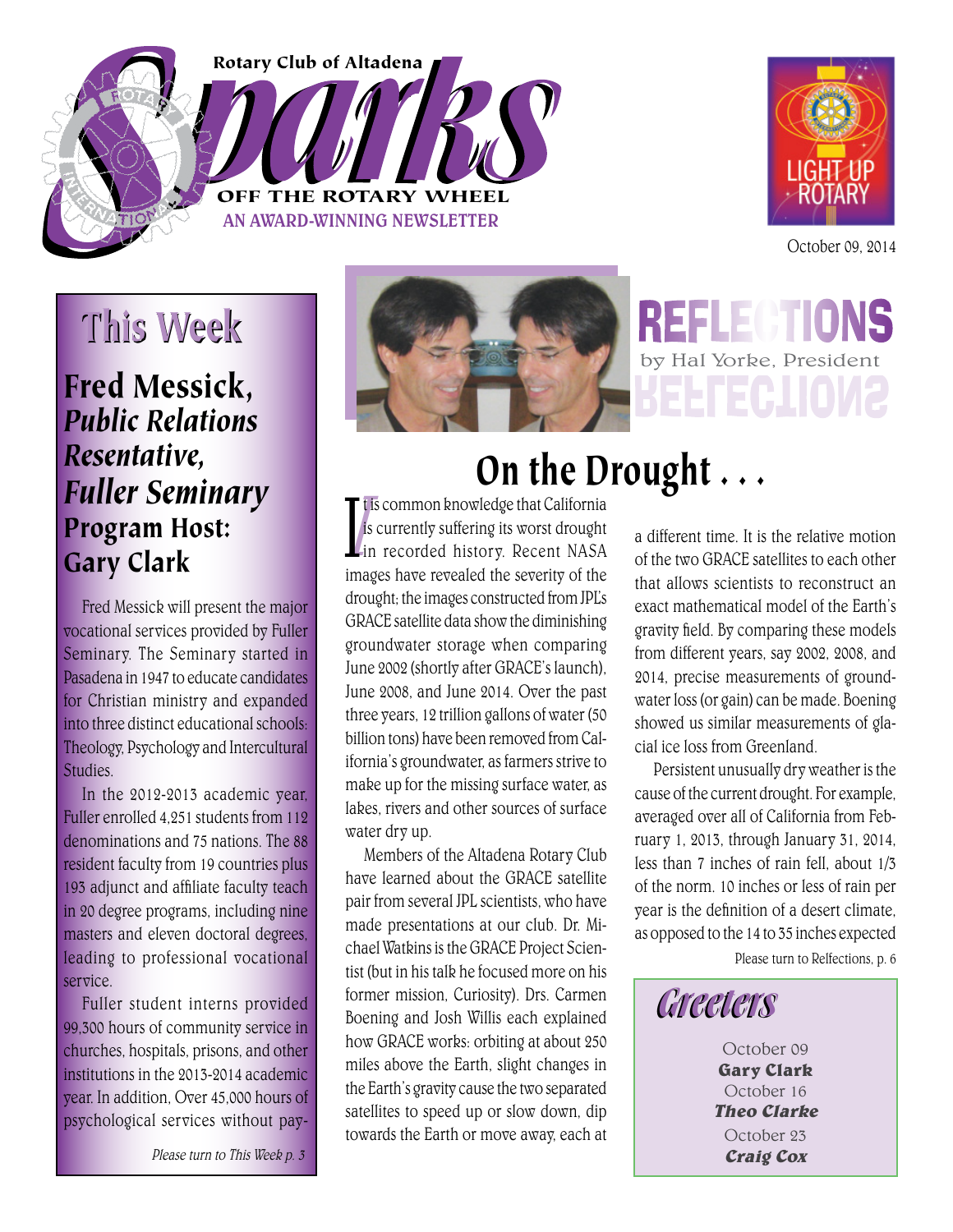# Program Review



Indian 2001 and continu-<br>
ing to present,<br>
Ray Sidney and Firm and continuing to present,

Soundation has ministered to audiences of different nationalities, cultures, races, and religious beliefs. Sidney and his group have the unique opportunity of ministering through song at their Sunday Gospel Brunches. They began initially singing at

Sparks is published 48 weeks a year and is the official publication of the Rotary Club of Altadena. The deadline for submission of articles is Friday at 6p to current editor email, fax, or delivery. Rotary Club of Altadena - #7183 Chartered: February 14, 1949 P.O. Box 414, Altadena, CA 91003 www.altadenarotary.com Meets: Thursday, 12:10p Altadena Town & Country Club 2290 Country Club Drive • Altadena, CA 626-794-7163 Rotary Int. Pres. ................................. Gary Huang Dist 5300 Gov. ...................................Larry Skaggs **Officers** Hal Yorke, Pres. ..........................Bus. 626-577-9800 Steve Cunningham, Pres. Elec..Bus. 626-786-1937 Dennis Mehringer, V. Pres. .........Bus. 626-577-9800 Gordon Seyffert, Sec................Bus. 626-345-0658 Mike Noll, Trea. .........................Bus. 626-683-0515 **Directors** Mike Noll • John Frykenberg Steve Cunningham • Dennis Mehringer Gordon Seyffert • Mike Zoeller • Ed Jasnow Chairmen Steve Cunningham ...................... Administration Ed Jasnow............................................ Foundation Jacque Foreman ....................... Public Awareness Jacque Foreman ......................Acting Publicity Jacque Foreman ....................... Sparks/Website Mike Zoeller ..................................... Club Projects Craig Cox ........................................ Community John Frykenberg ..........................International Tony Hill .......................Youth Contests/Awards Mike Zoeller ................................Youth Projects Ray Carlson .......................................Vocational Tom McCurry....................... Asst. Vocational Craig Cox ........................................Membership Editor, Design & Typesetting........Foreman Graphics Photography .................................... Jacque Foreman

#### BB King's Blues Club at Universal Citywalk, but can now be seen at House of Blues in Anaheim and across America.

A Firm Soundation

Sidney said that his calling is to teach gospel music to others, and to inspire them to also join along the path of God's love.

As leader of the group he expertly maneuvers the song selections to meet the needs of the audience. He also has a wonderful sense of humor that shined through in his talk to the attending Rotarians. He has recently established a Gospel ministry in Japan, traveling at least twice a year and attending Gospel Music seminars. Sidney mentioned that the movie Sister Act coined the term Black Gospel music. The people of Japan are especially inspired by the gospel music that the group provides at the seminars yearly. Only 1 percent of the population in Japan are Christians. The definition of gospel is good news. The power is in the message. He and the group deliver good news to establish a relationship and share the message and meaning behind the songs folks enjoy singing so much. Sidney relies on this approach and stated that, "If you are

#### **October** Vocational Service Month

*Program Chair, Gary Clark*

- Oct 09 Fred Messick, Public Relations Representative, Fuller Seminary
- Oct 16 John Frykenberg Report on Nigeria trip
- Oct 23 -Varetta Heidelberg, Creator and Director, Instruments of Praise Program
- Oct 30 Sea Captain Bethany Clark, Entrepreneur,



able to connect the music to the message, then it becomes very easy to inspire folks to follow The Lord." He has also partnered with ministries in Thailand, Korea, and some European countries.

After playing a short video of one of his recent seminars in Japan, all those in attendance had the pleasure to join Sidney in singing a couple songs to end his talk. He ended by stating that "Through music when praises go up, blessing come down." Charles Wilson  $\bigcirc$ 

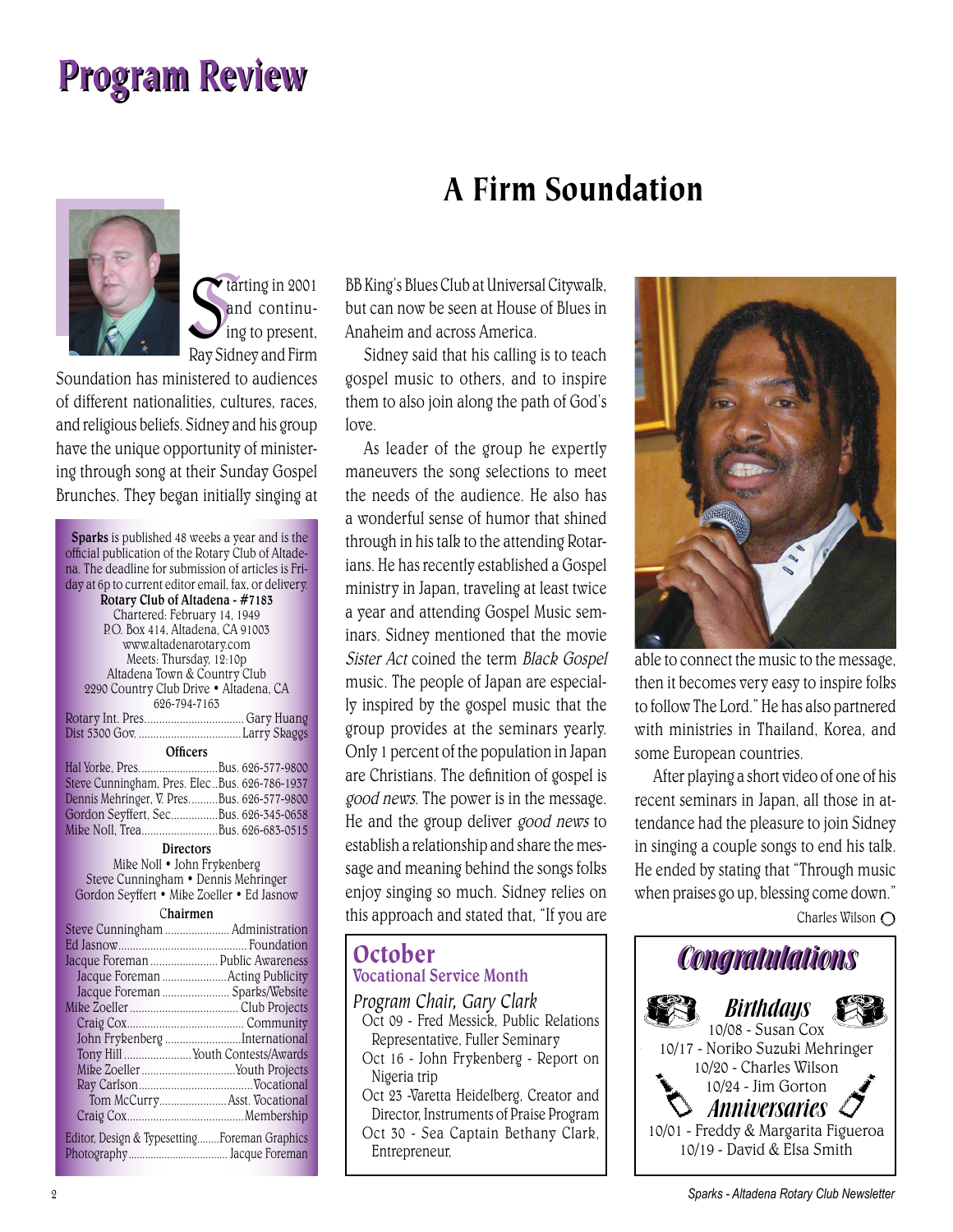

byJohn Frykenberg, International Chair

### Travel Notes from Africa



The invitation arrived by e-mail. Malam Dr. Isa Yaguda, Governor of Bauchi State knows

we've come 8000 miles since our chance meeting at the Pan African Trade Conference in Los Angeles barely a month ago. He expressed interest in our Make A Job seminar if we ever came to Nigeria. We said we would look him up. An invitation arrived in the likely event we should ever pass that way — out of our way and many miles and Naira away from our Global Grant destination in Iijebu-Ode and Abeokuta in Ogun State.

Unaware of how serious he was, John F and John D deferred to Sarah Philips our Nigerian-American insider who corresponded with Sani Malami, the Commissioner of Health for Bauchi State. Sani said come … to which we squealed with delight, concerned only that Bauchi borders Yobe and Borno in the North (havens for Boko-Haram). Following a FAQ check and assurances that we would be well cared for and that the Governor would pick up the tab for a foray into the Northern interior, we consented to the adventure.

*Sparks - Altadena Rotary Club Newsletter* 3 Leaving Abeokuta on September 25 at zero dark thirty by car for Ibadan airfield (somewhat less than an airport with its Arrival & Departure tents just off the tarmac), we shelled out a seemingly endless stack for thousand Naira notes to secure interim passage back to Abuja from Ogun en route to Bauchi. Temperature checked at every boarding for possible fevers and signs of dreaded Ebola, we made it to our

destination by late morning only to face another cadre of immigration officials copiously pouring over our visas and inquiring what we were doing in Bauchi and why we had come. "Why we came to see His Excellency the Governor of course!" Hushed tones followed.

Rescued by the Governor's Protocol Officer from the scrutiny of leering officialdom and the watchful eyes of mauve clad pilgrims going on Hajj to Mecca, we were escorted in a shiny four-wheel drive car-of-state, a black Toyota Landcruiser, 60th Anniversary Edition complete with cooler, television and computer jacks to the state guest house in Bauchi City.

Behind compound walls, manicured gardens, creature comforts and waiting chefs, we sat for barely 30 minutes before our summons to appear in conference with the bureaucracy of state; some twenty Commissioners, Ministers, Provosts, Vice Chancellors sitting, waiting to devour us.

What indeed could we offer these leaders of state, these pontiffs of the people and their 8 million constituents residing just outside these walls?

Communicating our concerns, our care, our wishes to advance the prospects of prosperity for anyone willing to undertake the study of learning to Make a Job, we pleaded and got the support we sought. Answering the questions, forming a proposal to 'Teach the Teachers to spread the gospel of entrepreneurship and methodologies of a free market and the necessity of life and business planning for everyone," we were tasked with drawing up a training schedule and proposal for the Governor's consideration in sixty days … with the clock running from the time we set foot in the state.

Aye, aye sir. Our mission was set.

Ceremonials followed: meetings in council chambers surrounded by portraits of the Governors of Bauchi State going back to its birth. Generals and Admirals, civil servants and lawyers looking down upon us as we sat before our microphones in reverence waiting … waiting for the gubernatorial entourage, the photographers, the press, the security forces.

"All rise!" The Governor enters the Chamber. We stand for the Nigerian national anthem … "one nation born in freedom, peace and unity." The words hang in the air like dew drops falling from the hibiscus adorning gardens just outside. A formal welcome with hopes and wishes for success for the people expressed by His Excellency and of course a response; bringing the good wishes and greetings from the people of the United States of America and aspirations for the brotherhood of mankind and prosperity for the people.

Pictures follow in the gardens, seemingly hundreds of carefully staged smiling faces, good wishes, flashes of light reminiscent of a Hollywood opening night. Gratitude, hospitality, keen interest in every word spoken follow. "I understand Bauchi is home to the Yankari Game Reserve, the largest in West Africa" I stammer. "Indeed." responds Governor Yaguda. "Would you like to see it?" My heart races. Lions and

Please turn to Chairmen, p.5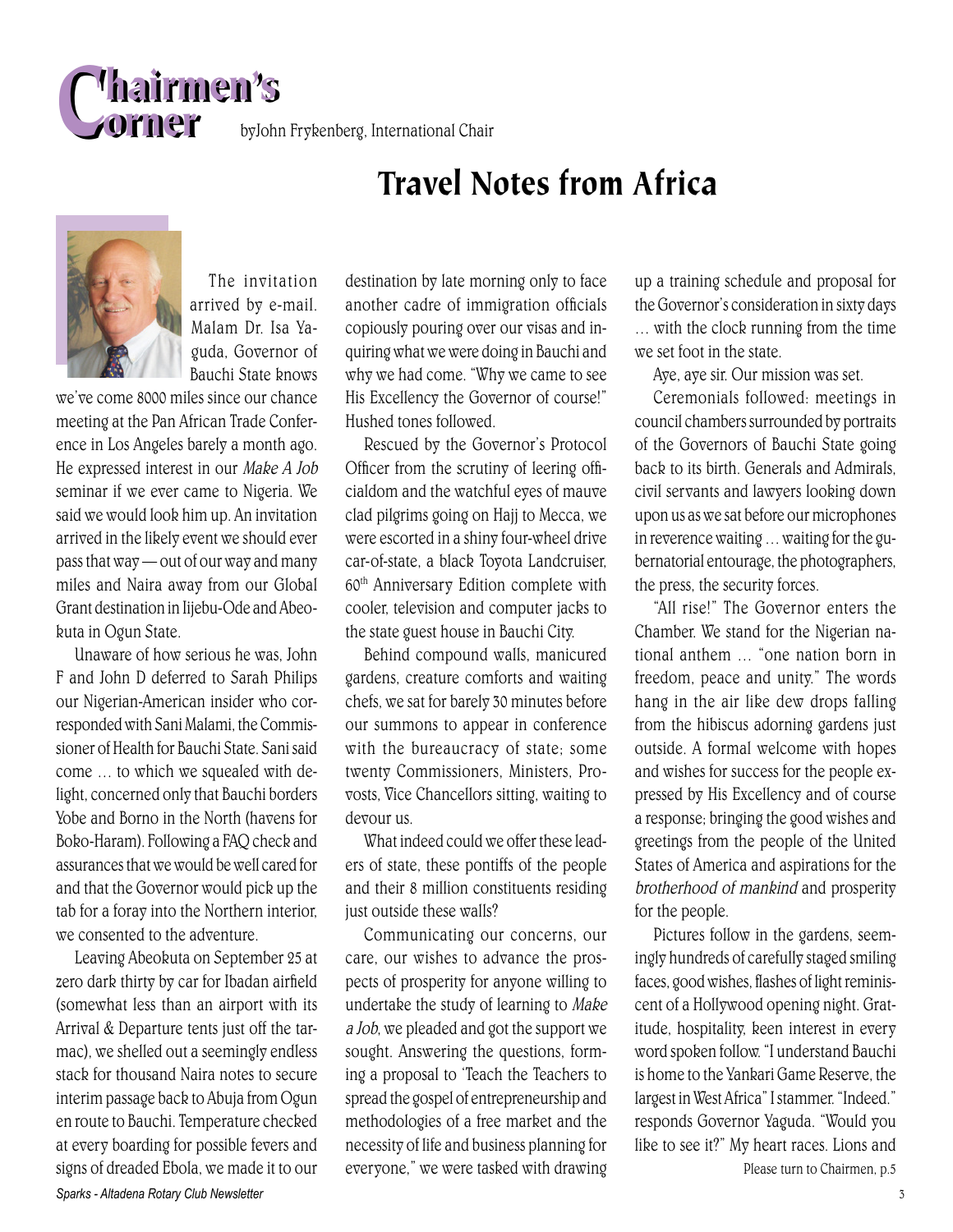

#### Economic Update In The News

New home sales rose 18 percent in August to a seasonally adjusted annual rate of 504,000 units. July's initial reading of 412,000 units was revised to 427,000 units. On a year-over-year basis, new home sales were 33 percent higher than August 2013. At the current sales pace, there is a 4.8-month supply of new homes on the market.

Existing home sales fell 1.8 percent in August to a seasonally adjusted annual rate of 5.05 million units. Compared to a year ago, August existing home sales were down 5.3 percent. The inventory of unsold existing homes on the market fell 1.7 percent to 2.31 million in August, a 5.5-month supply at the current sales pace.

The Mortgage Bankers Association said its seasonally adjusted composite index of mortgage applications for the week ending September 19 fell 4.1 percent from the previous week. Purchase volume fell 0.3 percent. Refinancing applications decreased 7 percent.

Orders for durable goods — items expected to last three or more years decreased \$54.5 billion, or 18.2 percent, to \$245.4 billion in August. This follows a 22.5 percent surge in July due to an unusually large increase in orders for nondefense aircraft (Boeing). Excluding volatile transportation-related goods, August orders posted a monthly increase of 0.7 percent.

Retail sales rose 0.1 percent for the week ending September 20, according to the ICSC-Goldman Sachs index. On a year-over-year basis, retailers saw sales increase 4.1 percent.

The Commerce Department announced that gross domestic product — the total output of goods and services produced in the US — increased at a revised annual rate of 4.6 percent in the second quarter of 2014. This follows a 2.1 percent decline in the first quarter of 2014.

Initial claims for unemployment benefits for the week ending September 20 rose by 12,000 to 293,000. Continuing claims for the week ending September 13 rose by 7,000 to 2.439 million. The less volatile four-week average of claims for unemployment benefits was 298,500.

Upcoming on the economic calendar are reports on pending home sales on September 29, the home price index on September 30 and construction spending on October 1.

#### Product Focus Fannie Mae is Discontinuing the HomePath ® Program

Fannie Mae will stop offering its Home-Path® suite of mortgage products on October 7, 2014. My company will continue to accept new loan applications until October 6, 2014, for the HomePath® Mortgage provided that:

- The signed, fully executed HomePath® purchase contract includes a Real Estate Purchase Addendum dated on or before October 6, 2014, and the addendum indicates that the borrower intends to use HomePath® Mortgage financing.
- The HomePath<sup>®</sup> loan is funded on or before December 31, 2014.

The HomePath® suite includes Home-

Path® Mortgage, HomePath® Renovation Mortgage and HomePath® Non-Owner Occupied. Please be aware that, if you are considering buying with a HomePath® Mortgage, you have a limited time to secure your financing.

Even though Fannie Mae is ending HomePath® Renovation Financing, my company has additional renovation programs that can help move listings that are outdated or in need of repairs.

So, if you are considering purchasing what might be called a lackluster property, consider these renovation programs and how they can help you purchase your home:

- FHA  $203(k)$  From big projects to small, this loan lets you purchase and renovate a home with one loan and one closing. Renovation costs are factored into the loan amount, so the funds are there to renovate the kitchen or bath, replace the roof, finish the basement and much more.
- HomeStyle The Fannie Mae HomeStlye® Mortgage can also be used for home repair or improvement projects big or small, and includes funds for the purchase and renovation of a home.

I am available to talk with you about other financing programs. Please don't hesitate to contact me anytime.

\* HomePath® and HomeStyle® are registered trademarks of Fannie Mae. HomePath® mortgages are for Fannie Mae real-estate-owned properties that are eligible for HomePath® financing.  $\circ$ 

Find Linda Wilkes on line: http://www. myprospectmortgage.com/lwilkes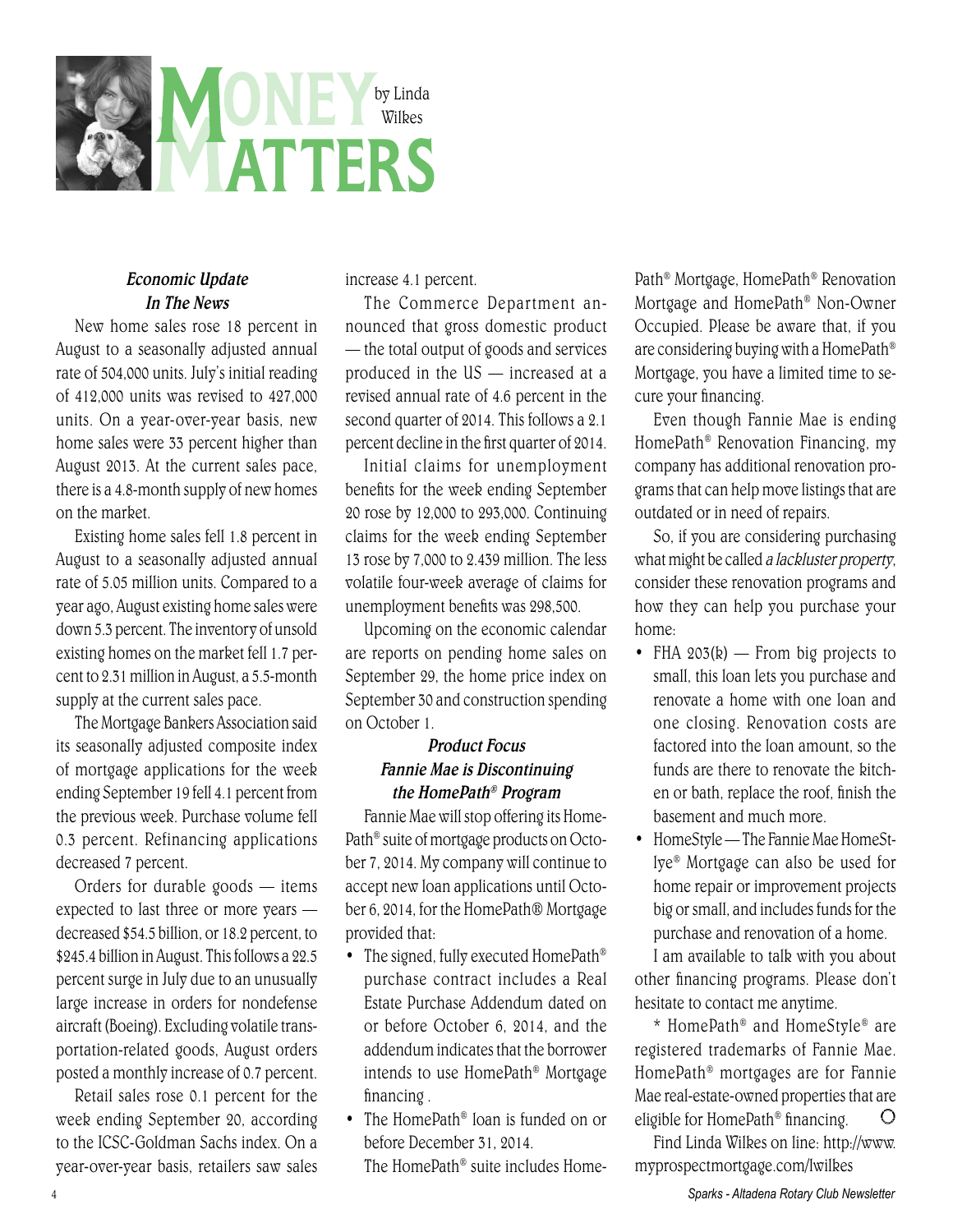#### Chairmen Continued from p. 3

elephants, hippos and giraffes stream before my vision. "Why yes your honor. Is that possible?"

" We will go there tonight." We cannot believe our good fortune.

Swinging by the Government Guest House to pick up our traveling cases, we join a convoy of six official state Land Cruisers headed by a Nigerian police escort with flashing lights and siren headed for Yankari some 80 kilometers away. The people stare at us as we snake our way through the crowded markets and byways of Bauchi City and the open Savannah beyond.

It is dark now, headlights peering through the night, lit only by the bright stars of the African sky above. Inevitably, we are greeted by a solitary set of arches against the horizon ahead identified by the simple sign read by the headlights; Yankari Game Reserve. Guards step out from their posts to open the gates and wave the convoy through.

Nothing, nothing but the silhouette of the night sky is seen for forty miles into the heart of Yankari. And then stone arches again, surrounded by fencing this time; not to secure the animals, but to protect the people within their perimeters. We have arrived at Yankari Village; a collection of 110 villas of traditional African village design for honeymooners and safari trekkers, birdwatchers and nature lovers. We are driven to the Royal Guest House; two suites occupying a thousand square feet each with sunken living rooms, double Jacuzzis, designer safari motifs, satellite televisions and kitchen staff at our beck and call.

 What could be next? The night passes like a vapor, and, at the crack of dawn, we are up and about to catch the first rays for the African sun, smell the flora, hear the

350 species of birds emerge from the tree tops, many with tail feathers hanging like plumes of an ostrich or peacock … but flving.

The Park manger is coming our way. 'Would you care to see Wiki Warm Springs, he inquires? We troop off and descend into a nearby gorge below, spiraling down into the abyss. Evidence of animal tracks everywhere; waterbok, lion, wart hog, baboon. And there it is, crystal clear, aquamarine springs bubbling from caves beneath, eighty degrees and inviting as a bath.

One hundred yards downstream a barrier bridge extending into the water begs questions and reassurances that the barrier will keep the crocodiles and hippos out and away from any swimmers. Thank God.

After snapping and snapping because that is what you do in Nigeria, we ascend the crevice walls to the village plateau once more only to be faced with wart hogs grazing, oblivious to our presence. They come for the sweet short grasses and to dig up the ground for any tuber delicacies growing nearby. How did they get into the compound? God only knows. Sometimes the lions get in too. Nothing like a wart hog snack when you are hungry.

In the distance, waterbok are grazing as a serval cat races through the grass. Baboons are climbing the roofs of the houses as we are warned not to get too close or to try to feed them anything for fear they my prefer a finger or two.

The sun is up now, and so is the Governor. Following breakfast, we climb into a safari car and tour the conference center, the park museum, the squash and tennis courts and helipad for visiting state dignitaries.

The Governor gives us a personal history of the park, the aborigines who once inhabited the land, the smelting chimney for making iron thousands of years ago and the caves where natives hid from wandering slave traders combing the countryside.

So much to see, so much to do, but alas it is time to go. We have a noon plane to catch and must sadly leave this wonderland behind.

Now in daylight, traversing the park, we can observe the animal crossings. Elephant excrement everywhere, but no elephants … sadly. They will have to wait for another trip when we return to Yankari.

But we are late. How will we ever make our flight on time. No problem; the Governor's protocol officer calls the airport with instructions to "Hold the Plane" until arrival of the Governor's emissaries. A piece of cake.  $\bigcap$ 

> Welcome to Africa. J S Frykenberg

### >> NEXT BOARD MEETING <<

TUESDAY, OCTOBER 07, AT 6:15p 260 S. Los Robles, Pasadena 3rd Floor Conference Room